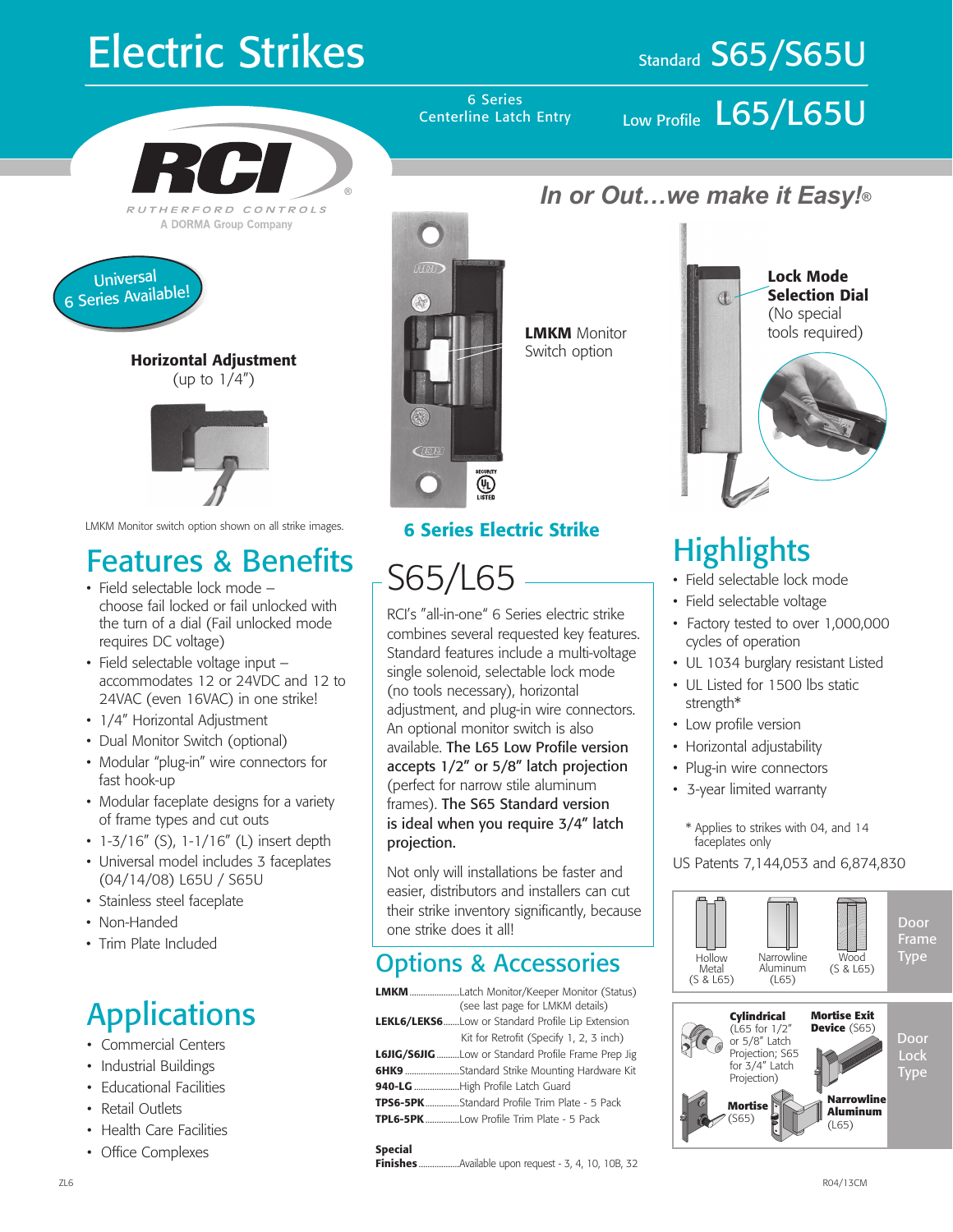#### Specifications



RUTHERFORD CONTROLS A DORMA Group Company









S6504/L6504 (1-1/4"W x 4-7/8"H) Aluminum





S6505/L6505 (1-1/8"W x 5-7/8"H) Aluminum or Wood



|                                      | S/L6514       |         |               |               | S/L6504 |               | S/L6505       |         |               |  |
|--------------------------------------|---------------|---------|---------------|---------------|---------|---------------|---------------|---------|---------------|--|
| <b>PROFILE</b><br><b>MEASUREMENT</b> | Imperial (in) |         | <b>Metric</b> | Imperial (in) |         | <b>Metric</b> | Imperial (in) |         | <b>Metric</b> |  |
|                                      | Fraction      | Decimal | (mm)          | Fraction      | Decimal | (mm)          | Fraction      | Decimal | (mm)          |  |
| A                                    | $1 - 1/4$     | 1.25    | 31.75         | $1 - 1/4$     | 1.25    | 31.75         | $1 - 1/8$     | 1.125   | 28.58         |  |
| B                                    | $4 - 7/8$     | 4.875   | 123.83        | $4 - 7/8$     | 4.875   | 123.83        | $5 - 7/8$     | 5.875   | 149.23        |  |
| Е                                    | 3/8           | .375    | 9.53          | 3/8           | .375    | 9.53          | 1/4           | 0.25    | 6.35          |  |
|                                      | $4 - 1/8$     | 4.125   | 104.78        | $4 - 1/8$     | 4.125   | 104.78        | $5 - 3/8$     | 5.375   | 136.53        |  |
| К                                    | $1 - 27/32$   | 1.844   | 46.83         | $1 - 27/32$   | 1.844   | 46.83         | $1 - 25/32$   | 1.781   | 45.24         |  |
| M                                    | 5/8           | .625    | 15.88         | 5/8           | .625    | 15.88         | 35/64         | .547    | 13.89         |  |
| R                                    |               | —       |               | 5/32          | 0.156   | 3.97          | 5/32          | 0.156   | 3.97          |  |
| S                                    | 49/64         | .766    | 19.45         | 49/64         | .766    | 19.45         | $1-17/64$     | 1.266   | 32.15         |  |

©2013 Rutherford controls • www.rutherfordcontrols.com

USA: 2517 SQUADRON COURT, SUITE 104, VIRGINIA BEACH, VA 23453 • CANADA: 210 SHEARSON CRESCENT, CAMBRIDGE, ON N1T 1J6<br>PHONE: • 1.800.265.6630 • 519.621.7651 • FAX: 1.800.482.9795 • 519.621.7939 • E-MAIL: SALES@RUTHERFORDCON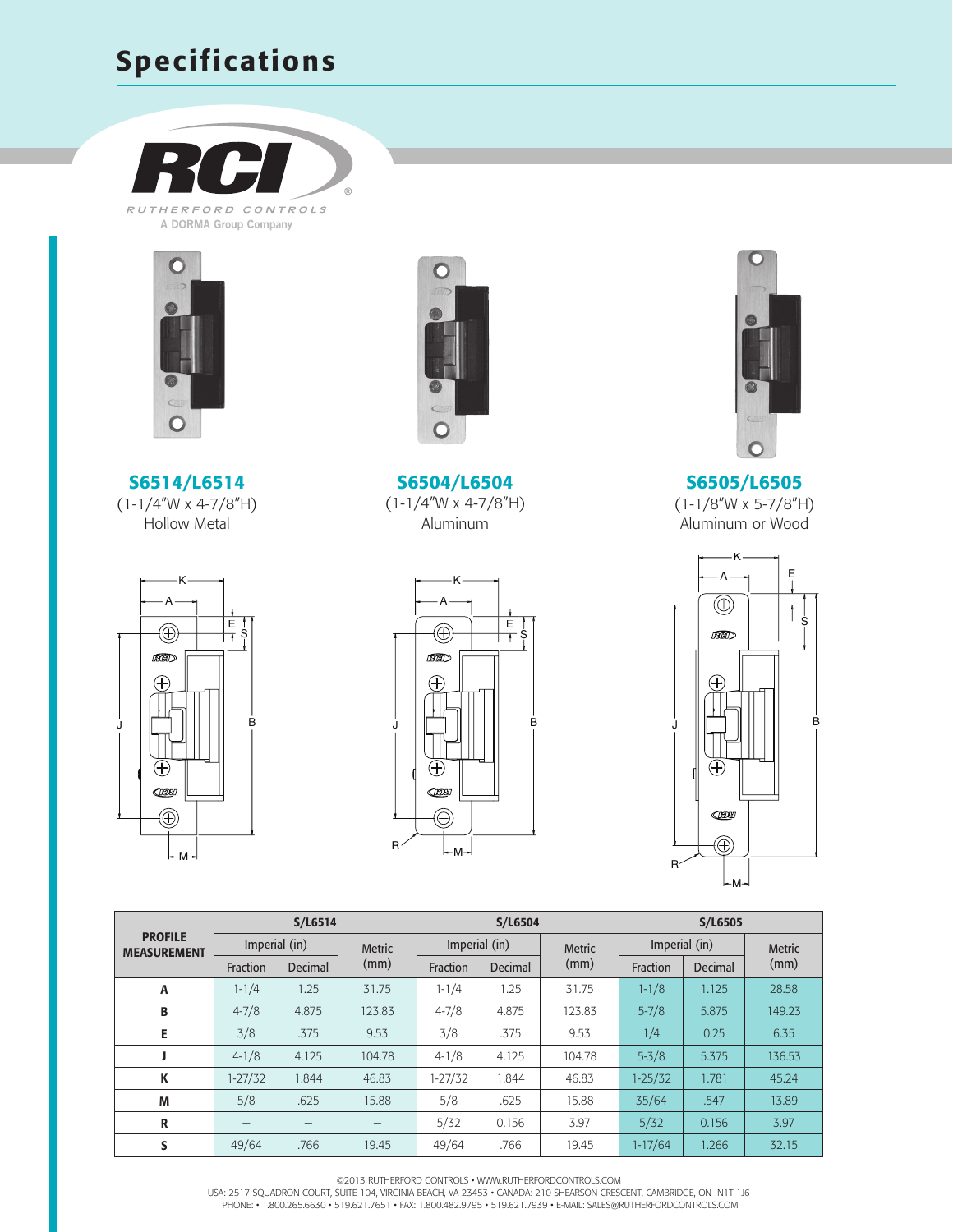## S6514, S6504, S6505,S6507, S6508 L6514, L6504, L6505, L6507, L6508



*In or Out…we make it Easy!®*



S6507/L6507 (1-1/4"W x 6-7/8"H) Aluminum or Wood







|                                      |           | S/L6507       |             | <b>S/L6508</b> |         |             |  |
|--------------------------------------|-----------|---------------|-------------|----------------|---------|-------------|--|
| <b>PROFILE</b><br><b>MEASUREMENT</b> |           | Imperial (in) |             | Imperial (in)  |         |             |  |
|                                      | Fraction  | Decimal       | METRIC (mm) | Fraction       | Decimal | METRIC (mm) |  |
| A                                    | $1 - 1/4$ | 1.250         | 31.75       | $1 - 7/16$     | 1.438   | 36.51       |  |
| B                                    | $6 - 7/8$ | 6.875         | 174.63      | $7 - 15/16$    | 7.938   | 201.61      |  |
| E                                    | 3/8       | .375          | 9.53        | 1/4            | .250    | 6.35        |  |
|                                      | $6 - 1/8$ | 6.125         | 155.58      | $7 - 7/16$     | 7.438   | 188.91      |  |
| К                                    | $1-51/64$ | 1.797         | 45.64       | $1 - 15/16$    | 1.938   | 49.21       |  |
| M                                    | 5/8       | .625          | 15.88       | 23/32          | .720    | 18.26       |  |
| R                                    | 5/32      | .156          | 3.97        | 5/32           | 0.156   | 3.97        |  |
| S                                    | 1-49/64   | 1.766         | 44.85       | $2 - 9/32$     | 2.281   | 57.94       |  |

©2013 Rutherford controls • www.rutherfordcontrols.com USA: 2517 SQUADRON COURT, SUITE 104, VIRGINIA BEACH, VA 23453 · CANADA: 210 SHEARSON CRESCENT, CAMBRIDGE, ON N1T 1J6 PHONE: • 1.800.265.6630 • 519.621.7651 • FAX: 1.800.482.9795 • 519.621.7939 • e-mail: sales@rutherfordcontrols.com